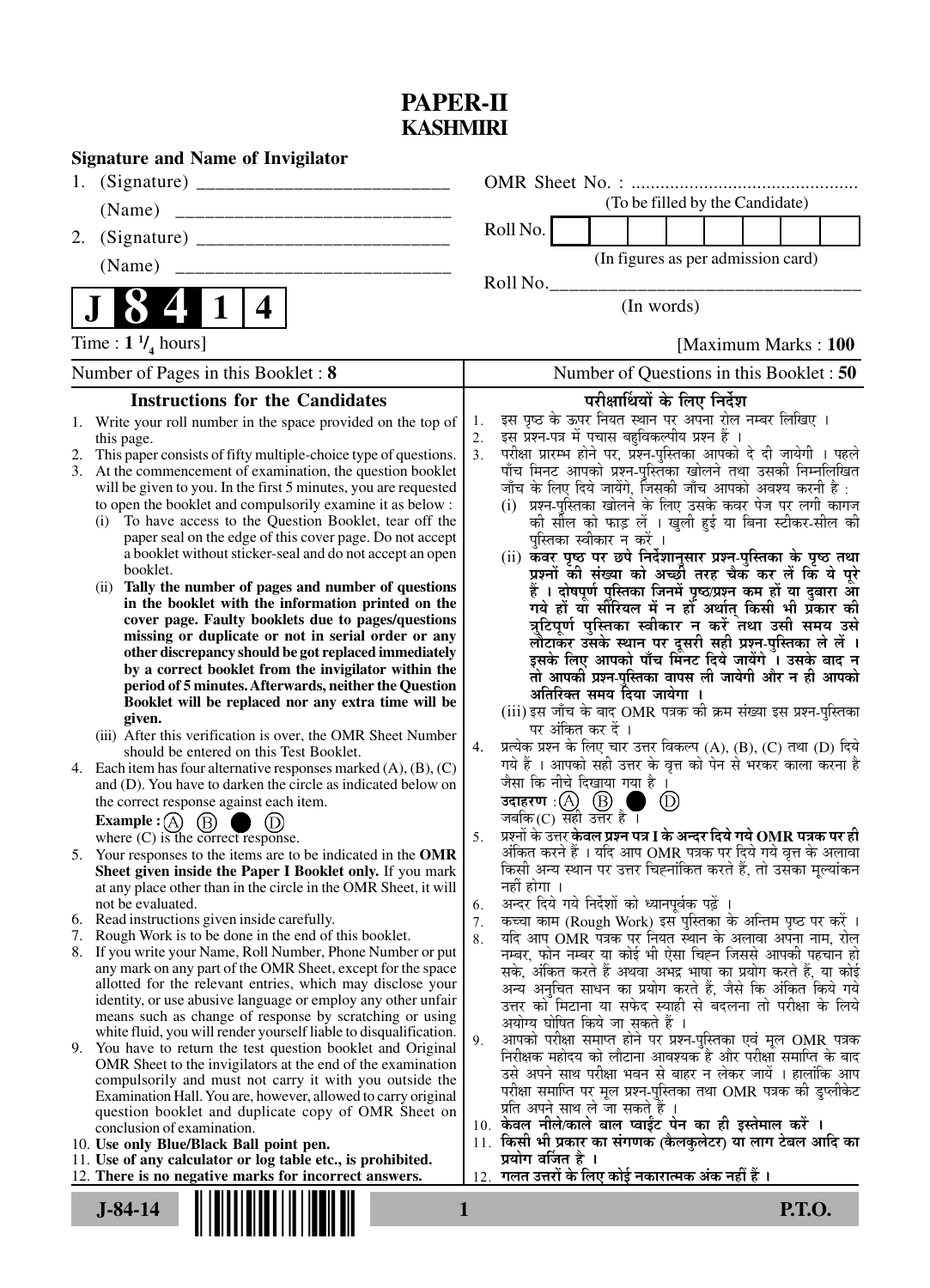## **KASHMIRI**

## PAPER-II

Note: This paper contains fifty (50) objective type questions of two (2) marks each. All questions are compulsory.

|                                                                                                                                 |              | <b>نوٹ : سیتھ پرچس منز چھ گل پنواہ (50</b> ) سوال۔ پرتھ سواکس چھ ن <b>ہ (2) نمبر۔ س</b> أری سوال چھ کرنی لازمی۔ |           |
|---------------------------------------------------------------------------------------------------------------------------------|--------------|-----------------------------------------------------------------------------------------------------------------|-----------|
|                                                                                                                                 |              | 1.     يور پي محقق     چو  دَنان   نه '' كثير''   لفظ   چھُ سَكَرت                                              |           |
| $\bigcup^{\circ}$ (B) $\bigcup^{\circ}$ (A)                                                                                     |              | .<br>`` كاتىمير''لفظك بدليومُت رِپ يىتھ مُعن <sub>تر</sub> چھُ :                                                |           |
| $\star$ گنیه (D) کیلیږ (C)                                                                                                      |              | (A) مُلَكِ شَامَس ہُوُ                                                                                          |           |
|                                                                                                                                 |              |                                                                                                                 |           |
|                                                                                                                                 |              | (C) شخصه جابه ہواز پادِ آسِه                                                                                    |           |
| مؤجؤو؟                                                                                                                          |              | (D) پنيټرآب <i>کڈین<sub>و</sub>آسِ</i> آمُت                                                                     |           |
| (A) سراً ج                                                                                                                      |              |                                                                                                                 |           |
|                                                                                                                                 |              | 2.           درد خاندان <sup>رِ</sup> س ستھ لِسانی گر <del>پ</del> ئس چھُ مارگنسٹر <u>بن</u>                    |           |
| (C) رام بَخ                                                                                                                     |              | ا کھ الگ لِسانی گروپ مانان ؟                                                                                    |           |
| (D)     پَهُو مثر بهِ تَمَىٰ بولبِه مثر                                                                                         |              | (A) کافر (B) دردخاص                                                                                             |           |
| <b>6.</b> جیالال کول س <sub>ن</sub> ېز <sup>د د</sup> لل د ید <sup>، س</sup> گر سپ <sub>نز</sub> گوڈ <sub>جک</sub> ه پھر شایع ؟ |              | ريائی) کھوور (D) پندآريائی)                                                                                     |           |
| $\star 1969$ (B) $\star 1961$ (A)                                                                                               |              |                                                                                                                 |           |
| $\star 1970$ (D) $\star 1959$ (C)                                                                                               |              | مانان :                                                                                                         |           |
|                                                                                                                                 |              | (A)       كَأْثِرَس مثر چھنڊِ زِ سَوْكُر مُنْز مصوبتِهِ                                                         |           |
| 7.        جيالال كول تَردون واكفن چھُ بلاشَك پأٹھح للبہِ ہندكِ<br>وا کھ مانان ؟                                                 |              |                                                                                                                 |           |
|                                                                                                                                 |              |                                                                                                                 |           |
| 150<br>(B)<br>160(A)                                                                                                            |              | (C)       كَأْشِرَس مثر   جِهِ زِ بون پوْ ت مصوبةٍ                                                              |           |
| 140<br>130<br>(C)<br>(D)                                                                                                        |              | (D) كَأَثِرَسَ مِثْرَ چَصِنِهِ زِيزِ كَرْبِوْتِ مصوبةٍ                                                          |           |
| Paper-II                                                                                                                        | $\mathbf{2}$ |                                                                                                                 | $J-84-14$ |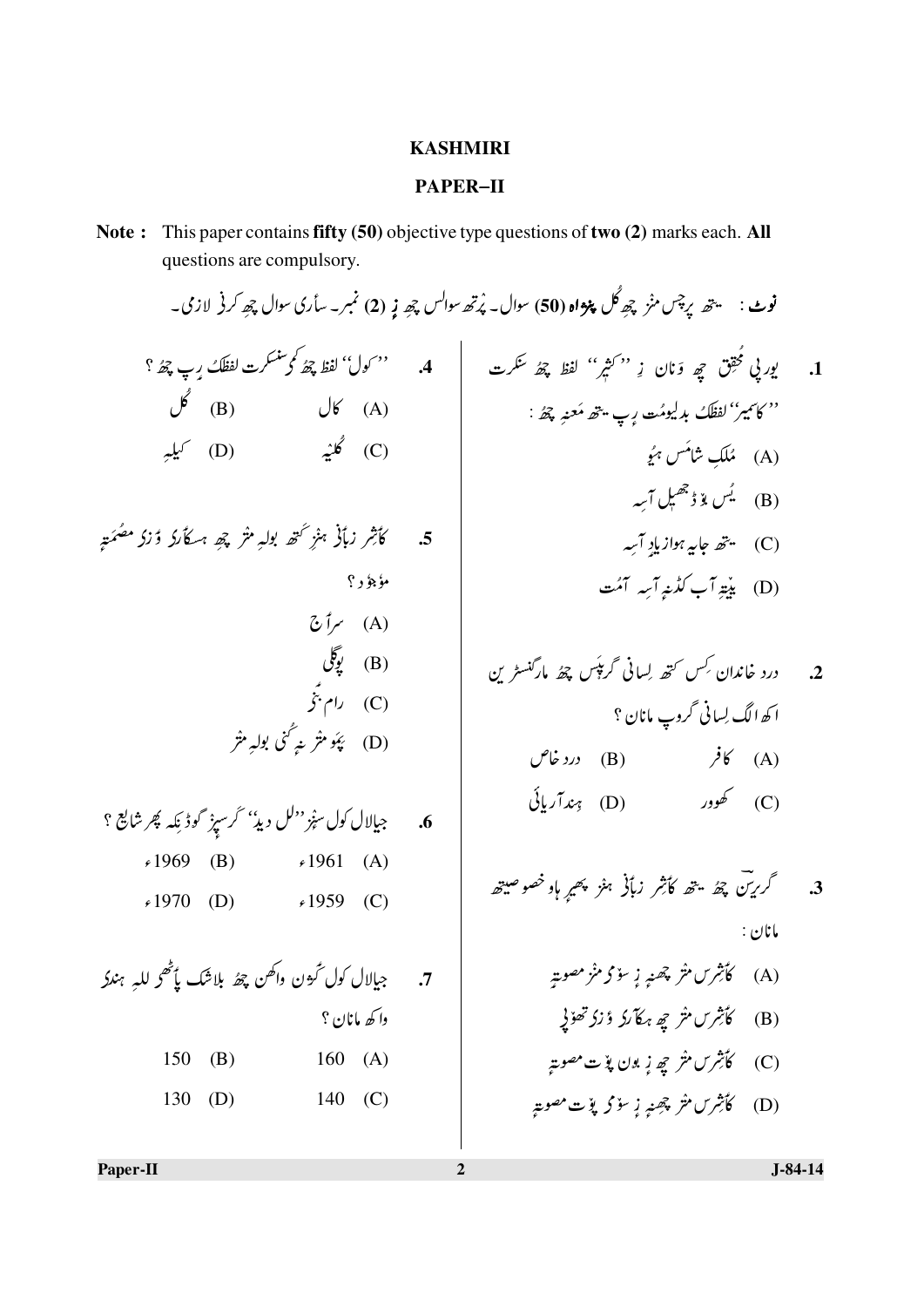13. ''کاٹر زَزُر وسم ……'' مصرِ کریون صحیح لفطک انتخاب<br>تُرتھ ممل :<br>(A) لنگے (B) بنگے<br>(C) منگے (D)

14. 
$$
{}^{\prime\prime}(\cdot)
$$
 14.  ${}^{\prime\prime}(\cdot)$  14.  ${}^{\prime\prime}(\cdot)$  14.  ${}^{\prime\prime}(\cdot)$  14.  ${}^{\prime\prime}(\cdot)$  14.  ${}^{\prime\prime}(\cdot)$  15.  ${}^{\prime\prime}(\cdot)$  16.  ${}^{\prime\prime}(\cdot)$  17.  ${}^{\prime\prime}(\cdot)$  18.  ${}^{\prime\prime}(\cdot)$  19.  ${}^{\prime\prime}(\cdot)$  19.  ${}^{\prime\prime}(\cdot)$  19.  ${}^{\prime\prime}(\cdot)$  19.  ${}^{\prime\prime}(\cdot)$  10.  ${}^{\prime\prime}(\cdot)$  11.  ${}^{\prime\prime}(\cdot)$  12.  ${}^{\prime\prime}(\cdot)$  13.  ${}^{\prime\prime}(\cdot)$  14.  ${}^{\prime\prime}(\cdot)$  15.  ${}^{\prime\prime}(\cdot)$  16.  ${}^{\prime\prime}(\cdot)$  17.  ${}^{\prime\prime}(\cdot)$  18.  ${}^{\prime\prime}(\cdot)$  19.  ${}^{\prime\prime}(\cdot)$  19.  ${}^{\prime\prime}(\cdot)$  10.  ${}^{\prime\prime}(\cdot)$  19.  ${}^{\prime\prime}(\cdot)$  19.  ${}^{\prime\prime}(\cdot)$  19.  ${}^{\prime\prime}(\cdot)$  19.  ${}^{\prime\prime}(\cdot)$  19.  ${}^{\prime\prime}(\cdot)$  19.  ${}^{\prime\prime}(\cdot)$  19.  ${}^{\prime\prime}(\cdot)$  19.  ${}^{\prime\prime}(\cdot)$  19.  ${}^{\prime\prime}(\cdot)$  19.  ${}^{\prime\prime}(\cdot)$  19.  ${}^{\prime\prime}(\cdot)$  19.  ${}^{\prime\prime}(\cdot)$  19.  ${}^{\prime\prime}(\cdot)$  19.  ${}^{\prime\prime}(\cdot)$  19. 

8. 
$$
{}^{''}(\overline{k}_{\alpha}^{a})
$$
 (B)  
\n $\hat{\mu}^{a}(\overline{k})$  (C)  
\n $\hat{\mu}^{a}(\overline{k})$  (D)  
\n $\hat{\mu}^{a}(\overline{k})$  (E)  
\n $\hat{\mu}^{a}(\overline{k})$  (E)

9. 
$$
{}^{''}\star\alpha
$$
 تَرَ ${}^{*}\alpha$  "بُ $\lambda$  وَتَرَ  ${}^{*}\alpha$ " مُتُوک سَ گن چھٰ منموب ?  
(A) بابِا گیل  
(B) بابِ گیل  
(C)  ${}^{4}\frac{4}{\sqrt{3}}$  (D)

10. 
$$
h^2 \rightarrow \frac{1}{2}
$$
  
\n(A)  $h^2 \rightarrow \frac{1}{2}$   
\n(B)  $h^2 \rightarrow \frac{1}{2}$   
\n(C)  $h^2 \rightarrow \frac{1}{2}$ 

12. 
$$
''''
$$
  
\n12.  $''''$   
\n $4\pi$   
\n $4\pi$   
\n $4\pi$   
\n $4\pi$   
\n $4\pi$   
\n $4\pi$   
\n $4\pi$   
\n $4\pi$   
\n $4\pi$   
\n $4\pi$   
\n $4\pi$   
\n $4\pi$   
\n $4\pi$   
\n $4\pi$   
\n $4\pi$   
\n $4\pi$   
\n $4\pi$   
\n $4\pi$   
\n $4\pi$   
\n $4\pi$   
\n $4\pi$   
\n $4\pi$   
\n $4\pi$   
\n $4\pi$   
\n $4\pi$   
\n $4\pi$   
\n $4\pi$   
\n $4\pi$   
\n $4\pi$   
\n $4\pi$   
\n $4\pi$   
\n $4\pi$   
\n $4\pi$   
\n $4\pi$   
\n $4\pi$   
\n $4\pi$   
\n $4\pi$   
\n $4\pi$   
\n $4\pi$   
\n $4\pi$   
\n $4\pi$   
\n $4\pi$   
\n $4\pi$   
\n $4\pi$   
\n $4\pi$   
\n $4\pi$   
\n $4\pi$   
\n $4\pi$   
\n $4\pi$   
\n $4\pi$   
\n $4\pi$   
\n $4\pi$   
\n $4\pi$   
\n $4\pi$   
\n $4\pi$   
\n $4\pi$   
\n $4\pi$   
\n $4\pi$   
\n $4\pi$   
\n $4\pi$   
\n $4\pi$   
\n $4\$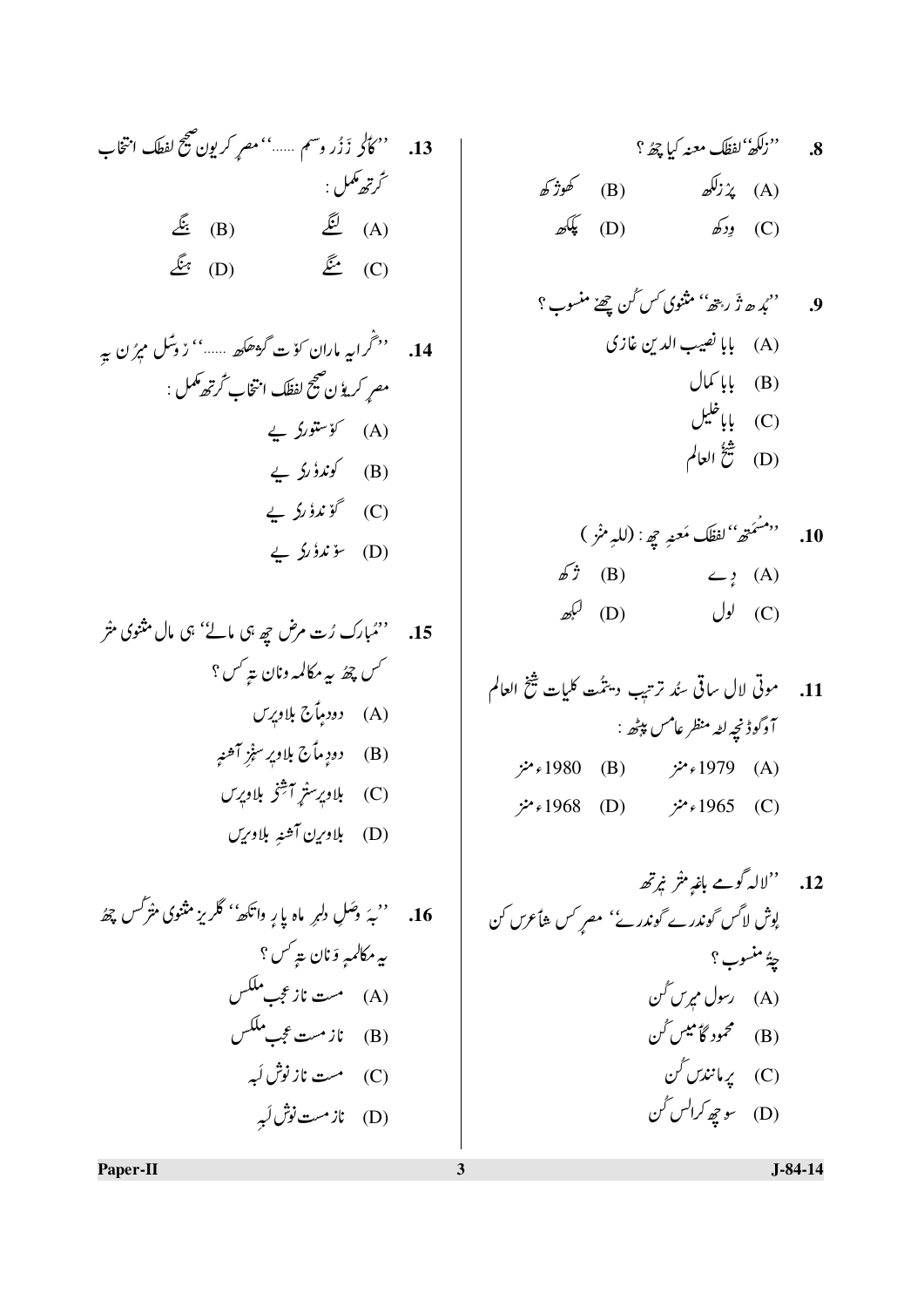17. *''اپَدُ* ووَ تُقھ تُوران ؟
$$
\hat{\mu} = \hat{\mu} \hat{\mu} \hat{\nu}
$$
 (A) 
$$
\hat{\mu} = \hat{\mu} \hat{\nu}
$$
 (B) 
$$
\hat{\mu} = \hat{\mu} \hat{\nu}
$$
 (C) 
$$
\hat{\mu} = \hat{\mu} \hat{\nu}
$$
 (D) 
$$
\hat{\nu} = \hat{\nu} \hat{\nu}
$$
 (E) 
$$
\hat{\nu} = \hat{\nu} \hat{\nu}
$$
 (E) 
$$
\hat{\nu} = \hat{\nu} \hat{\nu}
$$
 (E) 
$$
\hat{\nu} = \hat{\nu} \hat{\nu}
$$
 (E) 
$$
\hat{\nu} = \hat{\nu} \hat{\nu}
$$
 (E) 
$$
\hat{\nu} = \hat{\nu} \hat{\nu}
$$
 (E) 
$$
\hat{\nu} = \hat{\nu} \hat{\nu}
$$
 (E) 
$$
\hat{\nu} = \hat{\nu} \hat{\nu}
$$
 (E) 
$$
\hat{\nu} = \hat{\nu} \hat{\nu}
$$
 (E) 
$$
\hat{\nu} = \hat{\nu} \hat{\nu}
$$
 (E) 
$$
\hat{\nu} = \hat{\nu} \hat{\nu}
$$
 (E) 
$$
\hat{\nu} = \hat{\nu} \hat{\nu}
$$
 (E) 
$$
\hat{\nu} = \hat{\nu} \hat{\nu}
$$
 (E) 
$$
\hat{\nu} = \hat{\nu} \hat{\nu}
$$
 (E) 
$$
\hat{\nu} = \hat{\nu} \hat{\nu}
$$
 (E) 
$$
\hat{\nu} = \hat{\nu} \hat{\nu}
$$
 (E) 
$$
\hat{\nu} = \hat{\nu} \hat{\nu}
$$
 (E) 
$$
\hat{\nu} = \hat{\nu} \hat{\nu}
$$
 (E) 
$$
\hat{\nu} = \hat{\nu} \hat{\nu}
$$
 (E) 
$$
\hat{\nu} = \hat{\nu} \hat{\nu}
$$
 (E) 
$$
\hat{\nu} = \hat{\nu} \hat{\nu}
$$
 (E) 
$$
\hat{\nu} = \hat{\nu} \hat{\nu}
$$
 (E) 
$$
\hat{\nu} = \hat{\nu} \hat{\nu}
$$
 (E) 
$$
\hat{\nu} = \hat{\nu} \hat{\nu}
$$

 $\overline{\mathbf{4}}$ 

22. 
$$
{}^{\prime\prime}\hat{i}_{\tilde{\varphi}}\hat{i}_{\tilde{\varphi}}\hat{j}_{\tilde{\varphi}}\hat{k}_{\tilde{\varphi}}\hat{k}_{\tilde{\varphi}}\hat{k}_{\tilde{\varphi}}\hat{k}_{\tilde{\varphi}}\hat{k}_{\tilde{\varphi}}\hat{k}_{\tilde{\varphi}}\hat{k}_{\tilde{\varphi}}\hat{k}_{\tilde{\varphi}}\hat{k}_{\tilde{\varphi}}\hat{k}_{\tilde{\varphi}}\hat{k}_{\tilde{\varphi}}\hat{k}_{\tilde{\varphi}}\hat{k}_{\tilde{\varphi}}\hat{k}_{\tilde{\varphi}}\hat{k}_{\tilde{\varphi}}\hat{k}_{\tilde{\varphi}}\hat{k}_{\tilde{\varphi}}\hat{k}_{\tilde{\varphi}}\hat{k}_{\tilde{\varphi}}\hat{k}_{\tilde{\varphi}}\hat{k}_{\tilde{\varphi}}\hat{k}_{\tilde{\varphi}}\hat{k}_{\tilde{\varphi}}\hat{k}_{\tilde{\varphi}}\hat{k}_{\tilde{\varphi}}\hat{k}_{\tilde{\varphi}}\hat{k}_{\tilde{\varphi}}\hat{k}_{\tilde{\varphi}}\hat{k}_{\tilde{\varphi}}\hat{k}_{\tilde{\varphi}}\hat{k}_{\tilde{\varphi}}\hat{k}_{\tilde{\varphi}}\hat{k}_{\tilde{\varphi}}\hat{k}_{\tilde{\varphi}}\hat{k}_{\tilde{\varphi}}\hat{k}_{\tilde{\varphi}}\hat{k}_{\tilde{\varphi}}\hat{k}_{\tilde{\varphi}}\hat{k}_{\tilde{\varphi}}\hat{k}_{\tilde{\varphi}}\hat{k}_{\tilde{\varphi}}\hat{k}_{\tilde{\varphi}}\hat{k}_{\tilde{\varphi}}\hat{k}_{\tilde{\varphi}}\hat{k}_{\tilde{\varphi}}\hat{k}_{\tilde{\varphi}}\hat{k}_{\tilde{\varphi}}\hat{k}_{\tilde{\varphi}}\hat{k}_{\tilde{\varphi}}\hat{k}_{\tilde{\varphi}}\hat{k}_{\tilde{\varphi}}\hat{k}_{\tilde{\varphi}}\hat{k}_{\tilde{\varphi}}\hat{k}_{\tilde{\varphi}}\hat{k}_{\tilde{\varphi}}\hat{k}_{\tilde{\varphi}}\hat{k}_{\tilde{\varphi}}\hat{k}_{\tilde{\varphi}}\hat{k}_{\tilde{\varphi}}\hat{k}_{\tilde{\varphi}}\hat{k}_{\tilde{\varphi}}\hat{k}_{\tilde{\varphi}}\hat{k}_{\tilde{\varphi}}\hat{k}_{\tilde{\varphi}}\hat{k}_{\tilde{\varphi}}\hat{k}_{\
$$

23. 
$$
{}^{67}e^{i\pi}
$$
 23.  ${}^{68}e^{i\pi}$  24.  ${}^{69}e^{i\pi}$  25.  ${}^{69}e^{i\pi}$  26.  ${}^{69}e^{i\pi}$  27.  ${}^{69}e^{i\pi}$  28.  ${}^{69}e^{i\pi}$  29.  ${}^{69}e^{i\pi}$  20.  ${}^{69}e^{i\pi}$  21.  ${}^{69}e^{i\pi}$  22.  ${}^{69}e^{i\pi}$  24.  ${}^{69}e^{i\pi}$  25.  ${}^{69}e^{i\pi}$  26.  ${}^{69}e^{i\pi}$  27.  ${}^{69}e^{i\pi}$  28.  ${}^{69}e^{i\pi}$  29.  ${}^{69}e^{i\pi}$  20.  ${}^{69}e^{i\pi}$  21.  ${}^{69}e^{i\pi}$  23.  ${}^{69}e^{i\pi}$  25.  ${}^{69}e^{i\pi}$  27.  ${}^{69}e^{i\pi}$  28.  ${}^{69}e^{i\pi}$  29.  ${}^{69}e^{i\pi}$  20.  ${}^{69}e^{i\pi}$  21.  ${}^{69}e^{i\pi}$  23.  ${}^{69}e^{i\pi}$  24.  ${}^{69}e^{i\pi}$  25.  ${}^{69}e^{i\pi}$  26.  ${}^{69}e^{i\pi}$  27.  ${}^{69}e^{i\pi}$  28.  ${}^{69}e^{i\pi}$  29.  ${}^{69}e^{i\pi}$  20.  ${}^{69}e^{i\pi}$  21.  ${}^{69}e^{i\pi}$  22.  ${}^{69}e^{i\pi}$  23.  ${}^{69}e^{i\pi}$  24.  ${}^{69}e^{i\pi}$  25. 

24: 
$$
{}^{6}{}^{6}C_0\overline{C}_0\overline{C}_0\overline{C}_0\overline{C}_0\overline{C}_0\overline{C}_0\overline{C}_0\overline{C}_0\overline{C}_0\overline{C}_0\overline{C}_0\overline{C}_0\overline{C}_0\overline{C}_0\overline{C}_0\overline{C}_0\overline{C}_0\overline{C}_0\overline{C}_0\overline{C}_0\overline{C}_0\overline{C}_0\overline{C}_0\overline{C}_0\overline{C}_0\overline{C}_0\overline{C}_0\overline{C}_0\overline{C}_0\overline{C}_0\overline{C}_0\overline{C}_0\overline{C}_0\overline{C}_0\overline{C}_0\overline{C}_0\overline{C}_0\overline{C}_0\overline{C}_0\overline{C}_0\overline{C}_0\overline{C}_0\overline{C}_0\overline{C}_0\overline{C}_0\overline{C}_0\overline{C}_0\overline{C}_0\overline{C}_0\overline{C}_0\overline{C}_0\overline{C}_0\overline{C}_0\overline{C}_0\overline{C}_0\overline{C}_0\overline{C}_0\overline{C}_0\overline{C}_0\overline{C}_0\overline{C}_0\overline{C}_0\overline{C}_0\overline{C}_0\overline{C}_0\overline{C}_0\overline{C}_0\overline{C}_0\overline{C}_0\overline{C}_0\overline{C}_0\overline{C}_0\overline{C}_0\overline{C}_0\overline{C}_0\overline{C}_0\overline{C}_0\overline{C}_0\overline{C}_0\overline{C}_0\overline{C}_0\overline{C}_0\overline{C}_0\overline{C}_0\overline{C}_0\overline{C}_0\overline{C}_0\overline{C}_0\overline{C}_0\overline{C}_0\overline{C}_0\overline{C}_0\overline{C}_0\overline{C}_0\overline{C}_0\overline{C}_0\overline{C}_0\overline{C}_0\overline{C}_0\overline{C}_0\overline{C}_0\overline{C}_0\overline{C}_0\overline{C}_0\overline{C}_0\overline{C}_0\overline{C}_
$$

18.  
\n18: 
$$
{}^{11}\tilde{z}_{7} \times {}^{11}\tilde{z}_{7} \times {}^{12}\tilde{z}_{7} \times {}^{13}\tilde{z}_{7} \times {}^{14}\tilde{z}_{7} \times {}^{15}\tilde{z}_{7} \times {}^{16}\tilde{z}_{7} \times {}^{17}\tilde{z}_{7} \times {}^{18}\tilde{z}_{7} \times {}^{19}\tilde{z}_{7} \times {}^{19}\tilde{z}_{7} \times {}^{19}\tilde{z}_{7} \times {}^{19}\tilde{z}_{7} \times {}^{19}\tilde{z}_{7} \times {}^{19}\tilde{z}_{7} \times {}^{19}\tilde{z}_{7} \times {}^{19}\tilde{z}_{7} \times {}^{19}\tilde{z}_{7} \times {}^{19}\tilde{z}_{7} \times {}^{19}\tilde{z}_{7} \times {}^{19}\tilde{z}_{7} \times {}^{19}\tilde{z}_{7} \times {}^{19}\tilde{z}_{7} \times {}^{19}\tilde{z}_{7} \times {}^{19}\tilde{z}_{7} \times {}^{19}\tilde{z}_{7} \times {}^{19}\tilde{z}_{7} \times {}^{19}\tilde{z}_{7} \times {}^{19}\tilde{z}_{7} \times {}^{19}\tilde{z}_{7} \times {}^{19}\tilde{z}_{7} \times {}^{19}\tilde{z}_{7} \times {}^{19}\tilde{z}_{7} \times {}^{19}\tilde{z}_{7} \times {}^{19}\tilde{z}_{7} \times {}^{19}\tilde{z}_{7} \times {}^{19}\tilde{z}_{7} \times {}^{19}\tilde{z}_{7} \times {}^{19}\tilde{z}_{7} \times {}^{19}\tilde{z}_{7} \times {}^{19}\tilde{z}_{7} \times {}^{19}\tilde{z}_{7} \times {}^{19}\tilde{z}_{7} \times {}^{19}\tilde{z}_{7} \times {}^{19}\tilde{z}_{7} \times {}^{19}\tilde{z}_{7} \times {}^{19}\tilde{z}_{7} \times {}^{19}\tilde{z}_{7} \times {}^{19}\tilde{z}_{7} \times {}^{19}\tilde{z}_{7} \times {}^{19}\tilde{z}_{7} \times {}^{19}\tilde{z}_{7} \times {}^{19}\tilde{z}_{7} \times {}^{19}\tilde{z}_{7
$$

19. "تیِ چھا یمُہس یہِ فرچاوکھ نبائی' مصرِ بُزھم مصرِ پھئ:  
(A) کھا کرتم وونرں گرھمم سھاے  
(B) اُتھ گرھھہ واتلائا نا عا
$$
7: س خار  
(C) وندے مر پہرہ کا ژاہ مرگراَ نی  
(D) ےٰ دوپکس بس چھٰ چائی مہربَائ
$$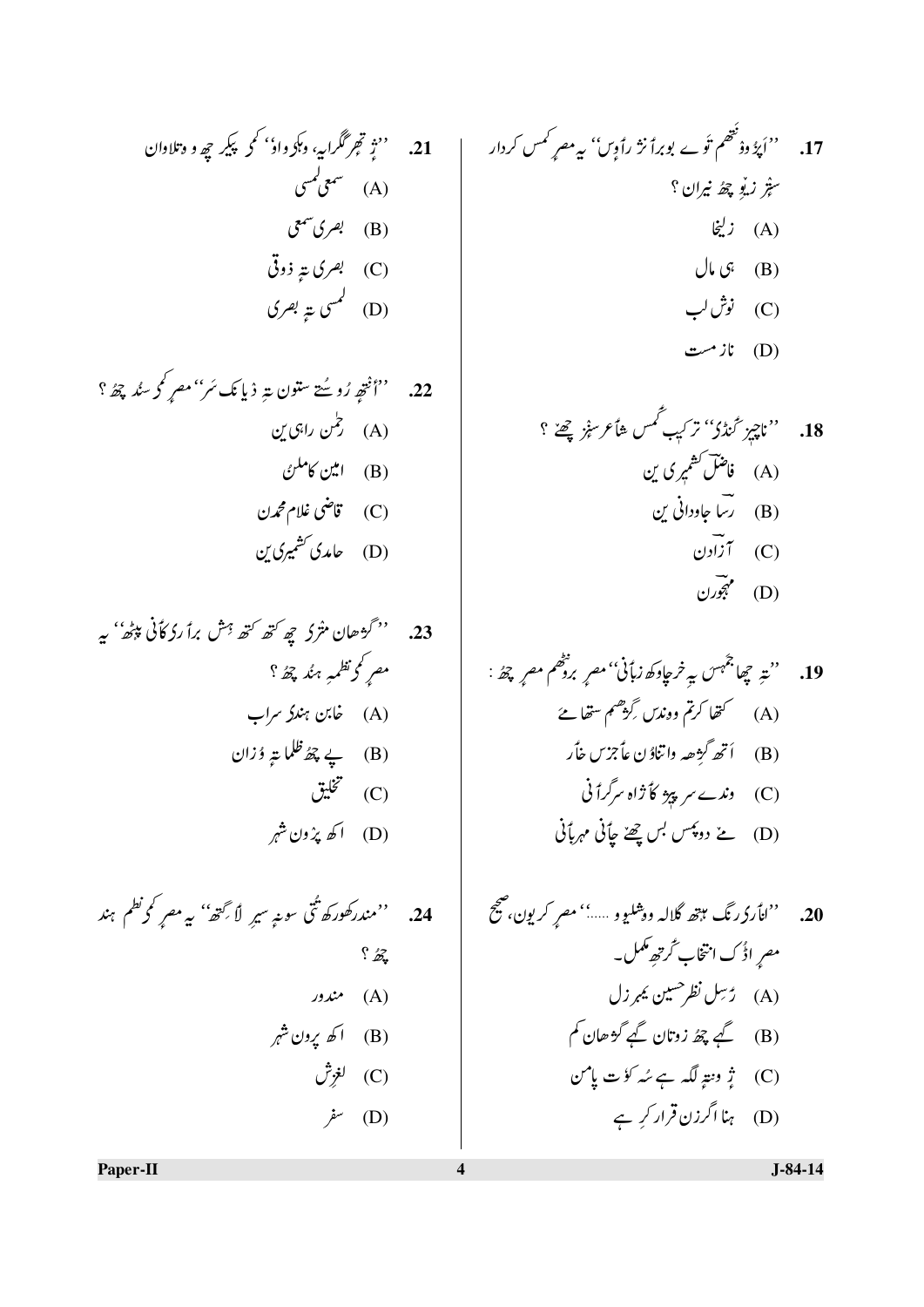$\overline{a}$ 

31. 
$$
{}^{\prime\prime}{}_{z} \stackrel{\sim}{\sim} {}^{\prime}{}_{z} \stackrel{\sim}{\sim} {}^{\prime}{}_{z} \stackrel{\sim}{\sim} {}^{\prime}{}_{z} \stackrel{\sim}{\sim} {}^{\prime}{}_{z} \stackrel{\sim}{\sim} {}^{\prime}{}_{z} \stackrel{\sim}{\sim} {}^{\prime}{}_{z} \stackrel{\sim}{\sim} {}^{\prime}{}_{z} \stackrel{\sim}{\sim} {}^{\prime}{}_{z} \stackrel{\sim}{\sim} {}^{\prime}{}_{z} \stackrel{\sim}{\sim} {}^{\prime}{}_{z} \stackrel{\sim}{\sim} {}^{\prime}{}_{z} \stackrel{\sim}{\sim} {}^{\prime}{}_{z} \stackrel{\sim}{\sim} {}^{\prime}{}_{z} \stackrel{\sim}{\sim} {}^{\prime}{}_{z} \stackrel{\sim}{\sim} {}^{\prime}{}_{z} \stackrel{\sim}{\sim} {}^{\prime}{}_{z} \stackrel{\sim}{\sim} {}^{\prime}{}_{z} \stackrel{\sim}{\sim} {}^{\prime}{}_{z} \stackrel{\sim}{\sim} {}^{\prime}{}_{z} \stackrel{\sim}{\sim} {}^{\prime}{}_{z} \stackrel{\sim}{\sim} {}^{\prime}{}_{z} \stackrel{\sim}{\sim} {}^{\prime}{}_{z} \stackrel{\sim}{\sim} {}^{\prime}{}_{z} \stackrel{\sim}{\sim} {}^{\prime}{}_{z} \stackrel{\sim}{\sim} {}^{\prime}{}_{z} \stackrel{\sim}{\sim} {}^{\prime}{}_{z} \stackrel{\sim}{\sim} {}^{\prime}{}_{z} \stackrel{\sim}{\sim} {}^{\prime}{}_{z} \stackrel{\sim}{\sim} {}^{\prime}{}_{z} \stackrel{\sim}{\sim} {}^{\prime}{}_{z} \stackrel{\sim}{\sim} {}^{\prime}{}_{z} \stackrel{\sim}{\sim} {}^{\prime}{}_{z} \stackrel{\sim}{\sim} {}^{\prime}{}_{z} \stackrel{\sim}{\sim} {}^{\prime}{}_{z} \stackrel{\sim}{\sim} {}^{\prime}{}_{z} \stackrel{\sim}{\sim} {}^{\prime}{}_{z} \stackrel{\sim}{\sim} {}^{\prime}{}_{z} \stackrel{\sim}{\sim} {}^{\prime}{}_{z} \stackrel{\sim}{\sim} {}^{\prime}{}_{z} \stackrel{\sim}{\sim} {}^{\prime}{}_{z} \stackrel{\sim}{\sim} {}^{\prime}{}_{z} \stackrel{\sim}{\sim} {}
$$

$$
\int_0^{\hat{\mathcal{C}}}\mathcal{C}(\mathcal{C})\mathcal{C}(\mathcal{C})=\int_0^{\hat{\mathcal{C}}}t\mathcal{C}(\mathcal{C})
$$

$$
\bigcup_{\mathcal{L}}\mathcal{L}(\mathcal{L})\ \ \mathcal{L}(\mathcal{L})
$$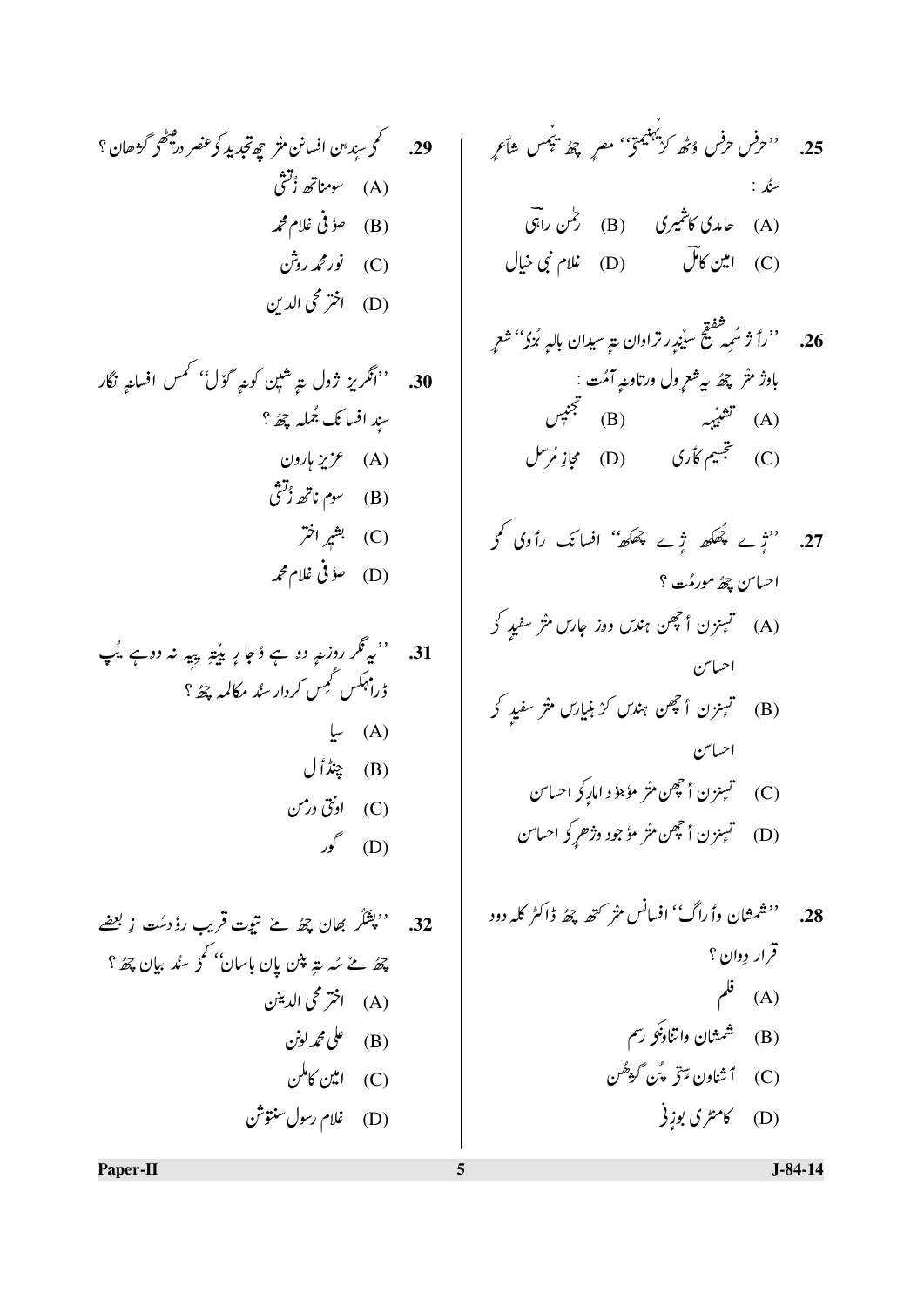38. 
$$
e^{x}x^{2} + e^{x}x^{3}
$$
 (A)  $4x^{3} + 4x^{2}$   
\n(B)  $4x^{2} + 4x^{3}$   
\n(C)  $4x^{2} + 4x^{2}$   
\n(D)  $4x^{2}$   
\n(D)  $4x^{2}$   
\n(E)  $4x^{2}$   
\n(D)  $4x^{2}$   
\n39  
\n30  
\n31  
\n32  
\n34  
\n35  
\n40  
\n5.  $4x^{2} + 4x^{2}$   
\n5.  $4x^{2} + 4x^{2}$   
\n61  
\n62.  $4x^{2} + 4x^{2}$   
\n63.  $4x^{2} + 4x^{2}$   
\n64.  $4x^{2} + 4x^{2}$   
\n65.  $4x^{2} + 4x^{2}$   
\n66.  $4x^{2} + 4x^{2}$   
\n67.  $4x^{2} + 4x^{2}$   
\n68.  $4x^{2} + 4x^{2}$   
\n69.  $4x^{2} + 4x^{2}$   
\n60.  $4x^{2} + 4x^{2}$   
\n61.  $4x^{2} + 4x^{2}$   
\n62.  $4x^{2} + 4x^{2}$   
\n63.  $4x^{2} + 4x^{2}$   
\n64.  $4x^{2} + 4x^{2}$   
\n65.  $4x^{2} + 4x^{2}$   
\n67.  $4x^{2} + 4x^{2}$   
\n68.  $4x^{2} + 4x^{2}$   
\n69.  $4x^{2} + 4x^{2}$   
\n70.  $4x^{2} + 4x^{2}$   
\n81.  $4x^{2} + 4x^{2}$   
\n92.  $4x^{2} + 4x^{2}$   
\n10  
\n11.  $4x^{2} + 4x^{2}$   
\n12.  $4x^{2} + 4x^{2}$   
\n13.  $4x^{2} + 4x^{2}$ 

36. 
$$
\frac{4}{7}
$$
  $\frac{1}{4}$   $\frac{1}{6}$   $\frac{1}{6}$   $\frac{1}{6}$   $\frac{2}{3}$   $\frac{36}{1}$   $\frac{2}{3}$   $\frac{2}{3}$   $\frac{2}{3}$   $\frac{2}{3}$   $\frac{2}{3}$   $\frac{2}{3}$   $\frac{2}{3}$   $\frac{2}{3}$   $\frac{2}{3}$   $\frac{2}{3}$   $\frac{2}{3}$   $\frac{2}{3}$   $\frac{2}{3}$   $\frac{2}{3}$   $\frac{2}{3}$   $\frac{2}{3}$   $\frac{2}{3}$   $\frac{2}{3}$   $\frac{2}{3}$   $\frac{2}{3}$   $\frac{2}{3}$   $\frac{2}{3}$   $\frac{2}{3}$   $\frac{2}{3}$   $\frac{2}{3}$   $\frac{2}{3}$   $\frac{2}{3}$   $\frac{2}{3}$   $\frac{2}{3}$   $\frac{2}{3}$   $\frac{2}{3}$   $\frac{2}{3}$   $\frac{2}{3}$   $\frac{2}{3}$   $\frac{2}{3}$   $\frac{2}{3}$   $\frac{2}{3}$   $\frac{2}{3}$   $\frac{2}{3}$   $\frac{2}{3}$   $\frac{2}{3}$   $\frac{2}{3}$   $\frac{2}{3}$   $\frac{2}{3}$   $\frac{2}{3}$   $\frac{2}{3}$   $\frac{2}{3}$   $\frac{2}{3}$   $\frac{2}{3}$   $\frac{2}{3}$   $\frac{2}{3}$   $\frac{2}{3}$   $\frac{2}{3}$   $\frac{2}{3}$   $\frac{2}{3}$   $\frac{2}{3}$   $\frac{2}{3}$   $\frac{2}{3}$   $\frac{2}{3}$   $\frac{2}{3}$   $\frac{2}{3}$   $\frac{2}{3}$  

75. 
$$
{}_{e}^{e} {}_{e}^{12}
$$
  ${}_{e}^{1801}$   ${}_{e}^{25}$   ${}_{e}^{37}$   ${}_{e}^{27}$   ${}_{e}^{27}$   ${}_{e}^{27}$   ${}_{e}^{27}$   ${}_{e}^{27}$   ${}_{e}^{27}$   ${}_{e}^{27}$   ${}_{e}^{27}$   ${}_{e}^{27}$   ${}_{e}^{27}$   ${}_{e}^{27}$   ${}_{e}^{27}$   ${}_{e}^{27}$   ${}_{e}^{27}$   ${}_{e}^{27}$   ${}_{e}^{27}$   ${}_{e}^{27}$   ${}_{e}^{27}$   ${}_{e}^{27}$   ${}_{e}^{27}$   ${}_{e}^{27}$   ${}_{e}^{27}$   ${}_{e}^{27}$   ${}_{e}^{27}$   ${}_{e}^{27}$   ${}_{e}^{27}$   ${}_{e}^{27}$   ${}_{e}^{27}$   ${}_{e}^{27}$   ${}_{e}^{27}$   ${}_{e}^{27}$   ${}_{e}^{27}$   ${}_{e}^{27}$   ${}_{e}^{27}$   ${}_{e}^{27}$   ${}_{e}^{27}$   ${}_{e}^{27}$   ${}_{e}^{27}$   ${}_{e}^{27}$   ${}_{e}^{27}$   ${}_{e}^{27}$   ${}_{e}^{27}$   ${}_{e}^{27}$   ${}_{e}^{27}$   ${}_{e}^{27}$   ${}_{e}^{27}$   ${}_{e}^{27}$   ${}_{e}^{27}$   ${}_{e}^{27}$   ${}_{e}^{27}$   ${}_{e}^{27}$   ${}_{e}^{27}$   ${}_{e}^{27}$   ${}_{e}^{27}$ 

Paper-II

 $\overline{6}$ 

 $J-84-14$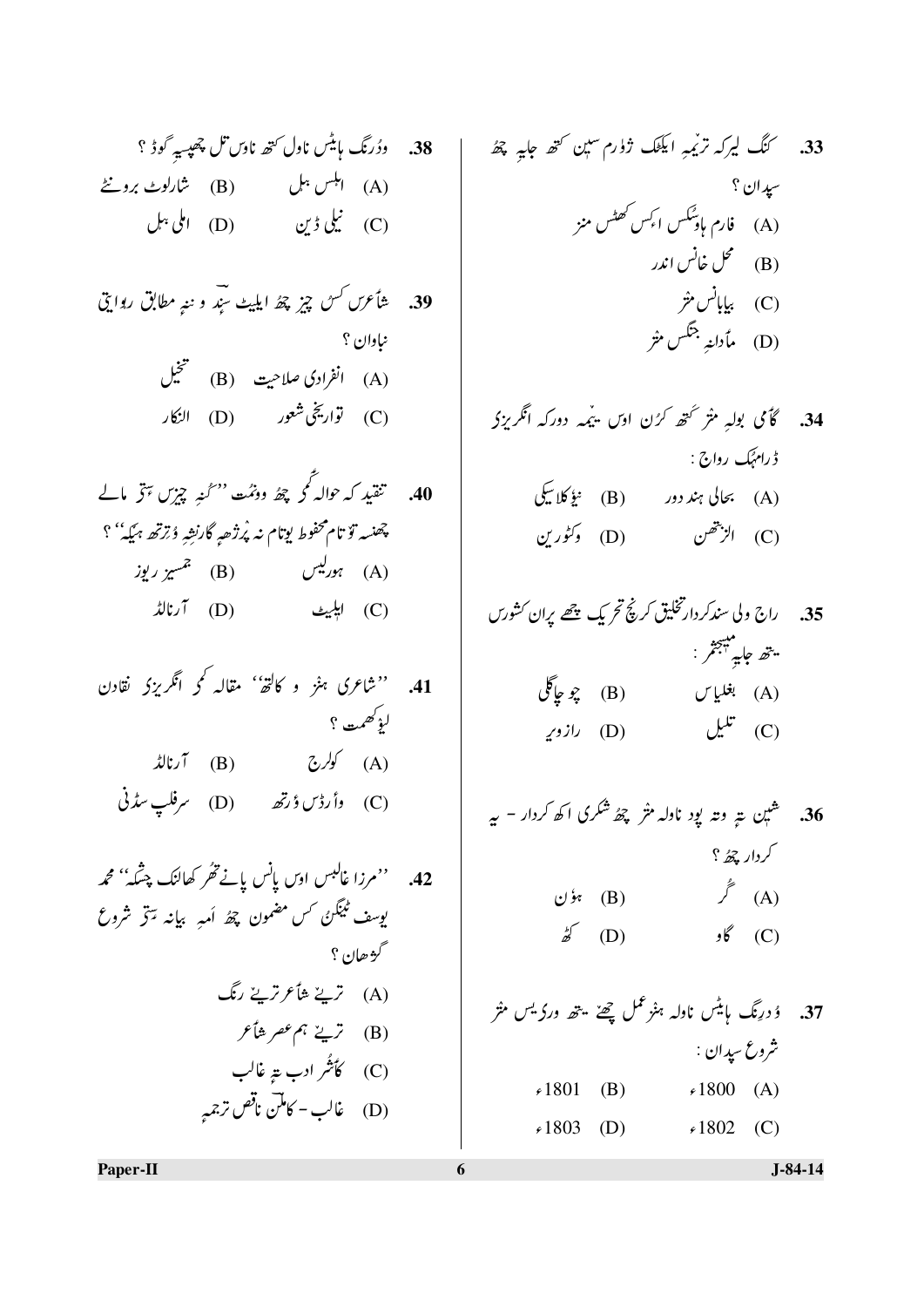$$
\begin{array}{ccc}\n & \text{(B)} & \text{(C)} \\
\text{(D)} & \text{(E)} & \text{(E)} \\
\text{(E)} & \text{(E)} & \text{(E)} \\
\text{(E)} & \text{(E)} & \text{(E)} & \text{(E)} \\
\text{(E)} & \text{(E)} & \text{(E)} & \text{(E)} \\
\end{array}
$$

Aspects of theory of Syntax .50 جامسکی پُریه ۔<br>ساب کر چھپی<sub>ت</sub>ہ گوڈ <sub>نک</sub>ہ پھر ؟  $\ddot{r}$  + 1964 (A)  $\dot{\gamma}$  + 1965 (B)  $\dot{\gamma}$  + 1966 (C)  $\dot{\gamma}$  + 1967 (D)

43. محمد یوسف ٹینگ سنز '' تلاش'' کتاب کتھ ورک<sup>یس</sup> مثر سپُر شايع ؟<br>(A) 1988ء منز (B) 1988ء منز  $\dot{\gamma}$  1985 (D)  $\dot{\gamma}$  1986 (C)

44. ''اعد زرگرنی'' گل وضویر چھے٘ اکہ رہوا پتگ آخری اند - يتھ ٹُم پانہ احد زرگر اکہ رہوا پتک لبکھُت چھُ'' یہ تنقیدی بیان *کم* چھ؟ (A) رخمن راہی ین (B) شَفِيعِ شِوْن (C) محمد بوسف ٹینگن (D) حامدی کاشمیری بن

46. تظمہ مثر چھنسے کا نہہ ہے prophecy یو دوے کا ہنہ یرن وول اُتھ سنبھیے prophetic ہیکہ زائتھ'' ہیر بيان كمى نظميه هند حوالبه چھُ دِبنِهِ آمُت ؟ (A) تخليق (B) یَے چ<sub>ھُ</sub> ظلماتہ وُ زان  $\ddot{\vec{z}}$ y (C) (D) تري<sup>ي</sup> کوړ